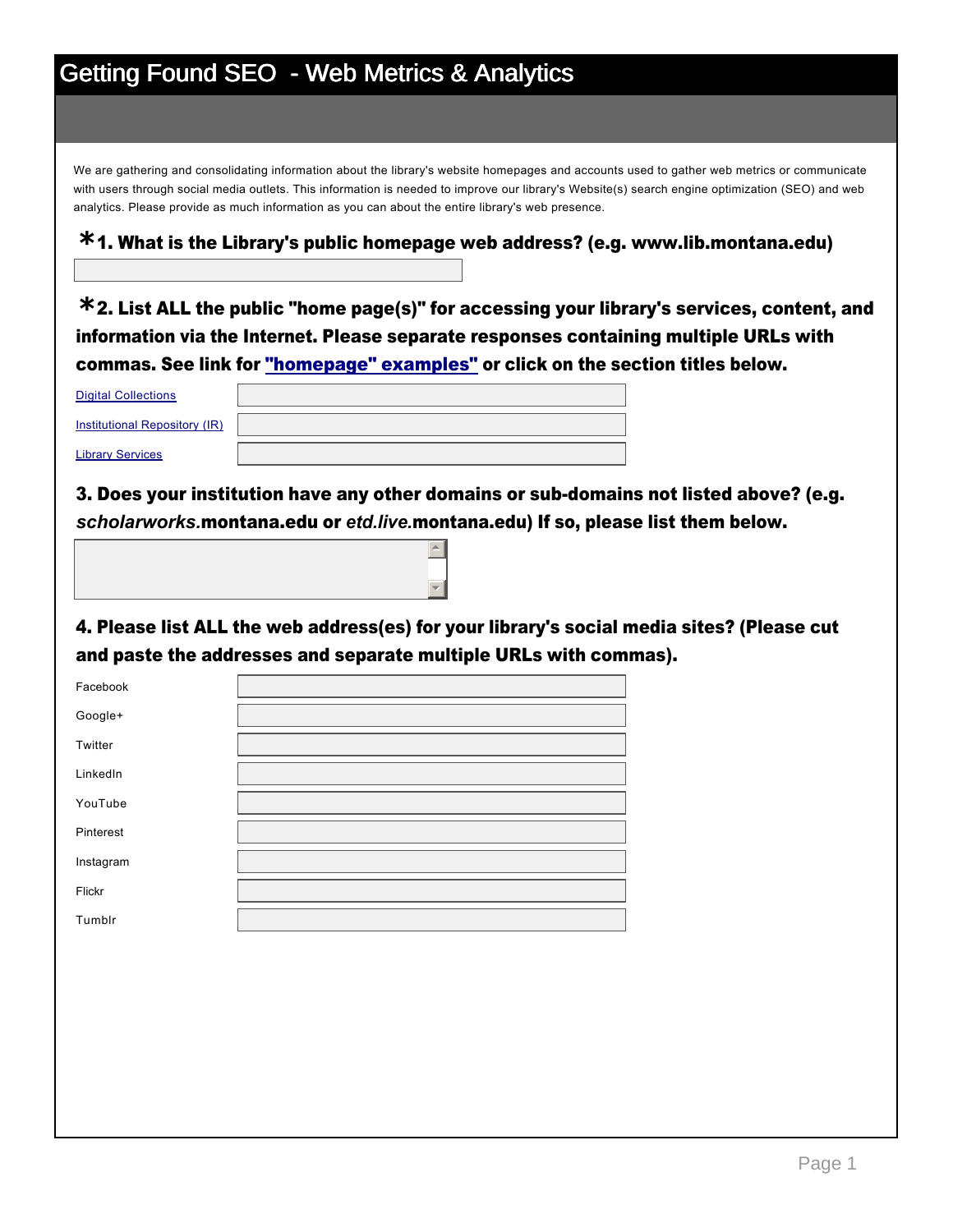# Getting Found SEO - Web Metrics & Analytics

| *5. What social media management tools does your library use? (Check all that apply) |
|--------------------------------------------------------------------------------------|
| Hootsuite                                                                            |
| TweetDeck                                                                            |
| <b>Buffer</b>                                                                        |
| SocialOomph                                                                          |
| SproutSocial                                                                         |
| None                                                                                 |
| Other (please specify)                                                               |
|                                                                                      |

## 6. List all the web analytics tools used by your library? (Please check all that apply) **\***

|                                                         | Use Regularly | Available |
|---------------------------------------------------------|---------------|-----------|
| Google Analytics                                        |               |           |
| Web Trends - Web                                        |               |           |
| Web Trends - Log Analyzer                               |               |           |
| Web Log Tools                                           |               |           |
| Webalizer                                               |               |           |
| Software Vendor Reporting<br>Tools (e.g. CMS Reporting) |               |           |
| None of the above                                       |               |           |
| Other (please specify)                                  |               |           |
|                                                         |               |           |

### 7. Please list all the Google Analytics account numbers your Library uses (separate multiple accounts with commas UA-12345678, UA-87654321).

### Contact Information

List the name, title, and email address for the person currently performing each of the roles below? See roles description for more information. Please provide the single most pertinent contact for each role.

## 8. IT Manager Role **\***

| Name          |  |
|---------------|--|
| Title         |  |
|               |  |
| Email Address |  |
|               |  |